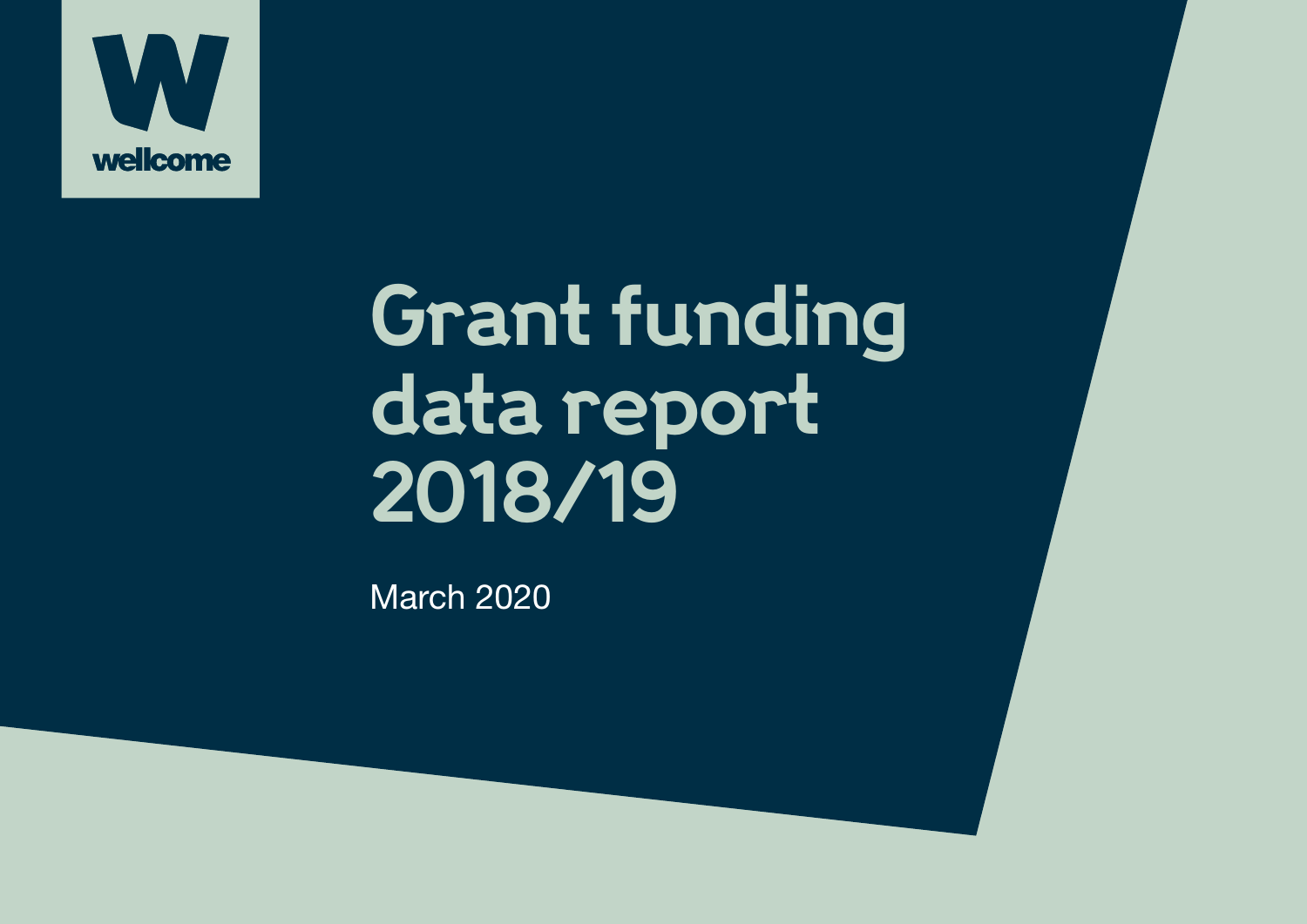## **Key points**

- Wellcome's current **grant portfolio** has increased in total value by 31% (from £3,502m to £4,586m) since 2014/15.
- Our **international** grant portfolio has grown by 88% (from £663m to £1,245m) since 2014/15. 73% (£3,341m) of the total portfolio still supports UK-based activity.
- Our standard **response-mode** schemes accounted for 39% of funding committed (£360m of £927m) in 2018/19, and 42% (£1,898m of £4,486m) of total funding committed over the past five years.
- The number of **applications** has increased by 37% (from 4,886 to 6,745) since 2014/15, but the number of awards has fallen by 3% (from 1,173 to 1,134).
- Our funding is **concentrated within a few organisations**. 76% (£3,492m) of our grant portfolio is held by 20 organisations, and 41% (£1,897m) is held by University of Oxford, Sanger Institute, University of Cambridge and UCL.
- The impact of **Brexit** remains uncertain. Since the referendum, applications from non-UK EU nationals have fallen by 25% for early-career and intermediate fellowships, but have not changed for PhD and Master's studentships and senior-career schemes.
- Applicant success rates are similar by **gender** (18% for women applicants; 17% for men) but differ by **ethnicity** (18% for white applicants; 15% for Black, Asian and Minority Ethnic (BAME) applicants. Women and BAME applicants are more likely to apply for lower-value or early-career schemes.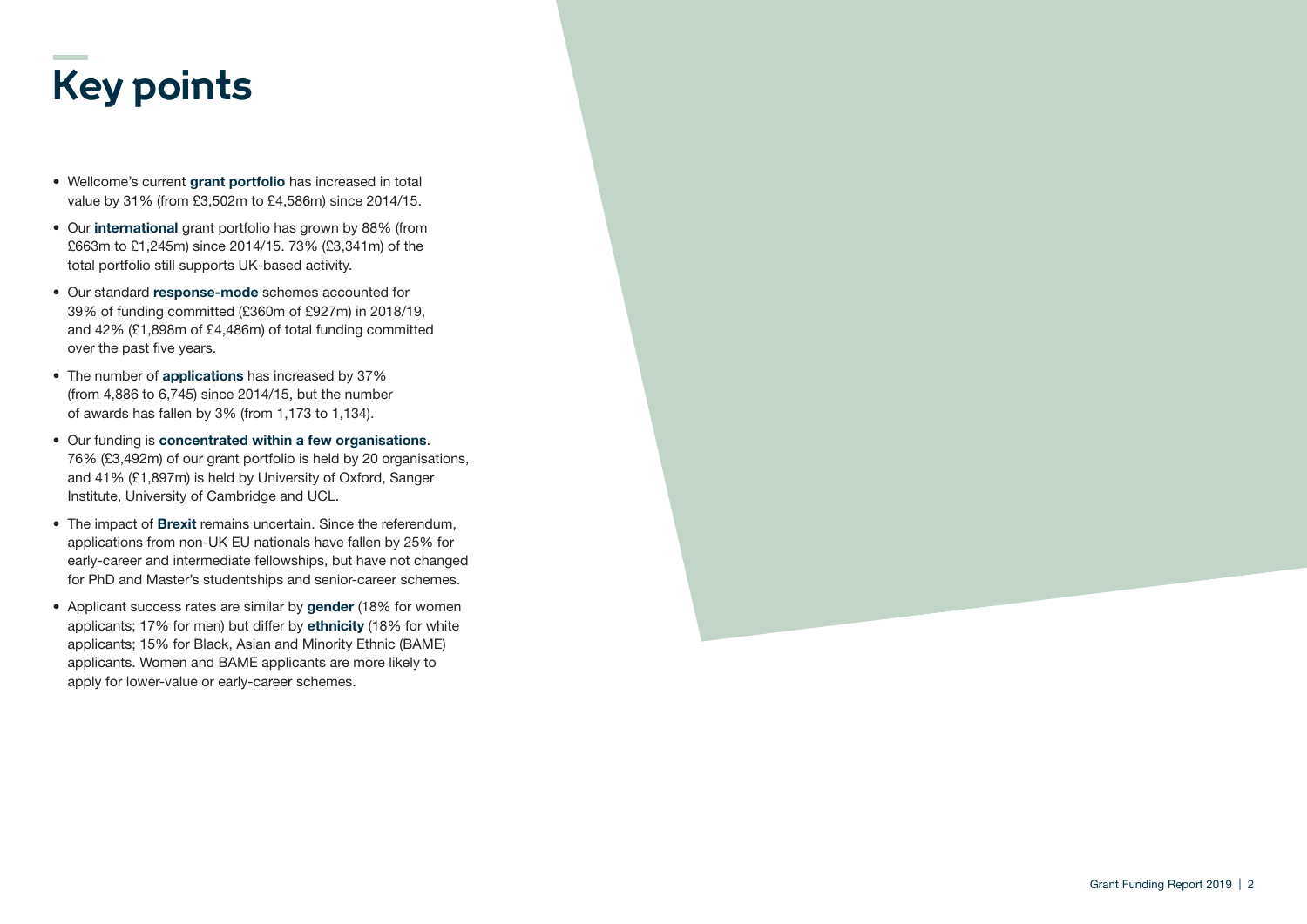## **Headline facts and figures**



**Current Portfolio**

**£4.6bn**

Value of our current grant portfolio, an increase of 31% (£1.1bn) over the past five years

**£1.9bn**

42% of our grant portfolio funds people (Investigator Awards, fellowships, studentships)

**£3.5bn**

77% of our grant portfolio is in Science. 10% (£445m) is in Innovations; 4% (£200m) is in Culture & Society; 7% (£308m) is in priority areas and 2% (£93m) is cross-divisional

**Applications & Awards**

**£3.9bn**

Requested in 2018/19 for grant funding, from 6,745 preliminary and full grant applications

**£927m** 

Funding committed in 2018/19, on 1,134 grants

**12%**

Award rate in 2018/19, down from 19% five years ago (including preliminary and full applications)

**10%**

Increase in competitive grant award values over past five years

**People we fund**

**15,000**

People supported on our grants (12,000 UK, 3,000 in other countries)

**51%**

Proportion of grant awards in 2018/19 made to women

**15%**

Award rate for UK-based BAME applicants over past three years, compared to 18% for white applicants



**Places we fund**

**493** 

Organisations funded in 92 countries, including 265 UK organisations (80 of which are HEIs)

**£1.2bn** 

27% of our grant portfolio funds international research

**£3.5bn**

76% of our grant portfolio is held by 20 organisations (41% of our grant portfolio is held by Oxford, Sanger, Cambridge and UCL)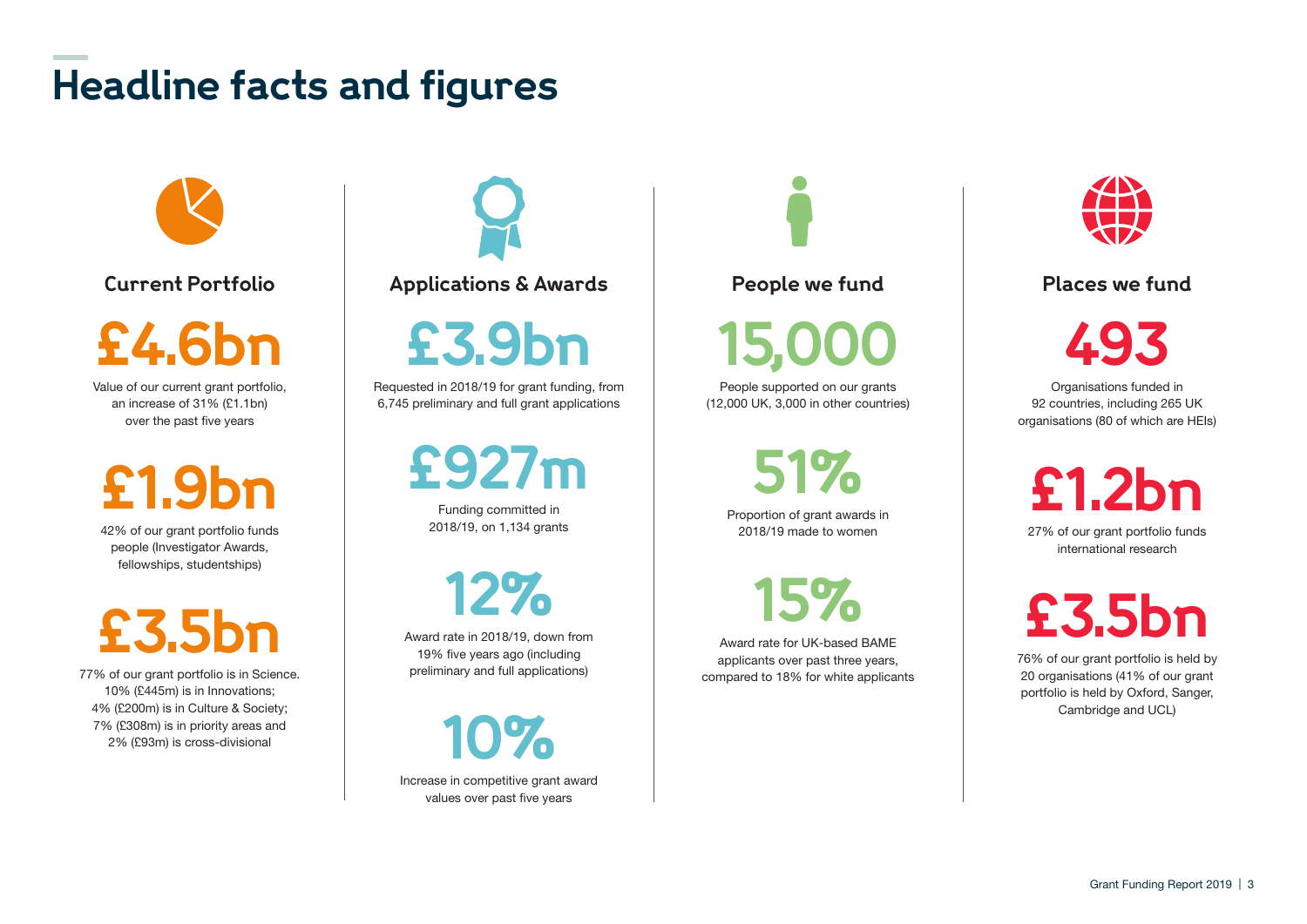## **Current portfolio in 2018/19**





- The distribution of our grant portfolio between areas of activity and types of grant has changed little since 2014/15. Funding has risen by over 25% in all areas.
- Priority area funding is a growing element of the grant portfolio since the creation of our Reserve Fund in 2016.
- The distribution of funding between our Primary Fund areas – Science, Innovations, and Culture & Society – has changed very little over time.
- \* Includes £548m in core support for the Sanger Institute.
- \*\* Includes India Alliance, Diamond Light Source, Stevenage Bioscience Catalyst, Open Access block awards, Institutional Strategic Support Fund and Institutional Translational Partnership Awards.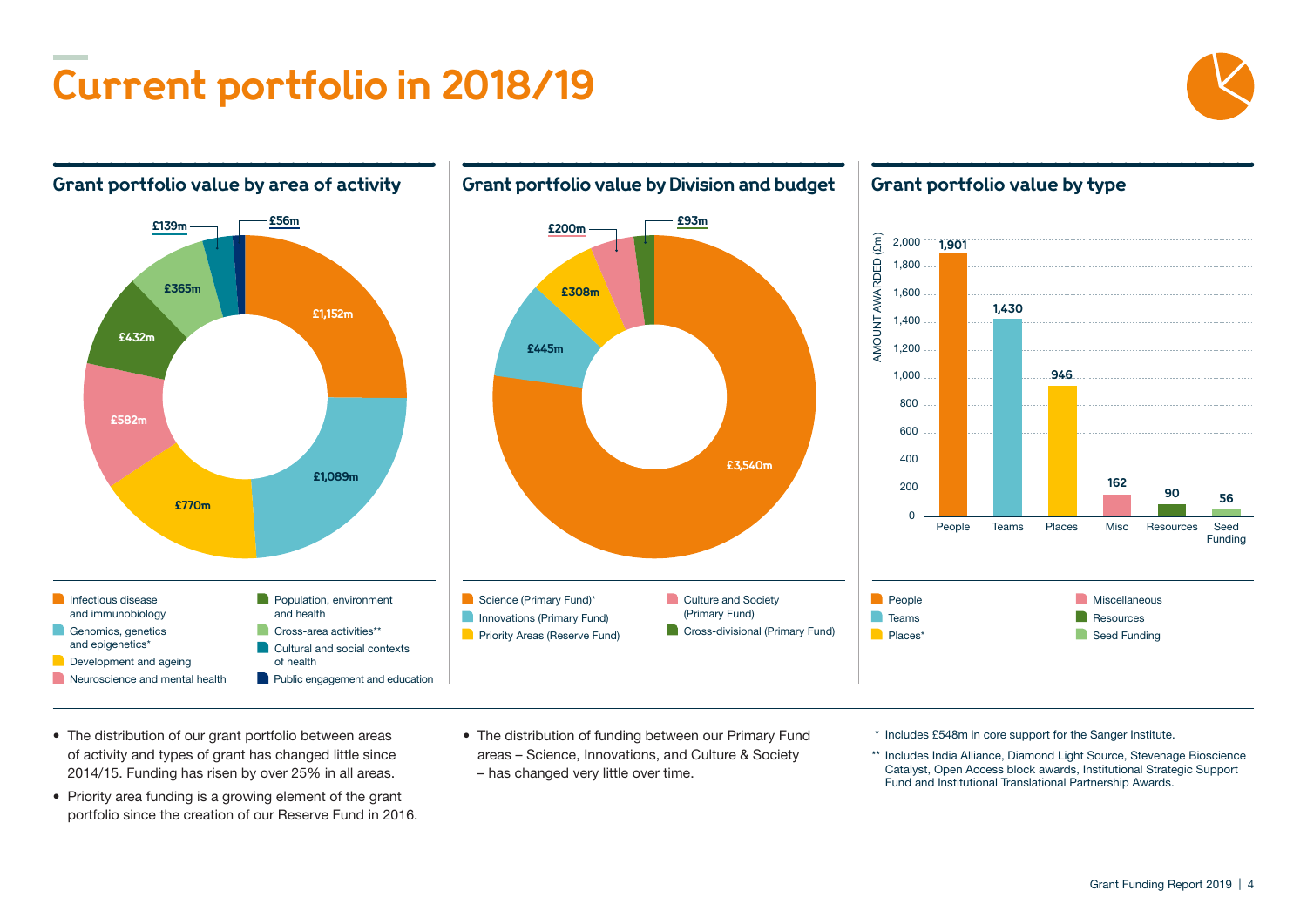

### **Our grant portfolio has risen steadily over time**

**Portfolio trends**



Our active grant portfolio has grown by 31% in value (from £3,502m to £4,586m) and 11% in number of grants (from 3,123 to 3,470) over the past five years.

### **An increasing proportion of funding is spent on international activities**

### **Grant portfolio value at October 1st 2014-2019 International grant portfolio value at October 1st 2014-19**



**Indirect** 

**Direct** 

Grant support for research outside the UK has risen by 88% over the past five years, from £663m to £1,245m. This increase is largely driven by:

- larger-value core funding renewals for our Africa and Asia Programmes
- more one-off international initiatives (CEPI, CARB-X, DELTAS, H3Africa, Zika and Ebola research support initiatives)
- an increase in international team awards in Science and Innovations (e.g. Collaborative Awards)

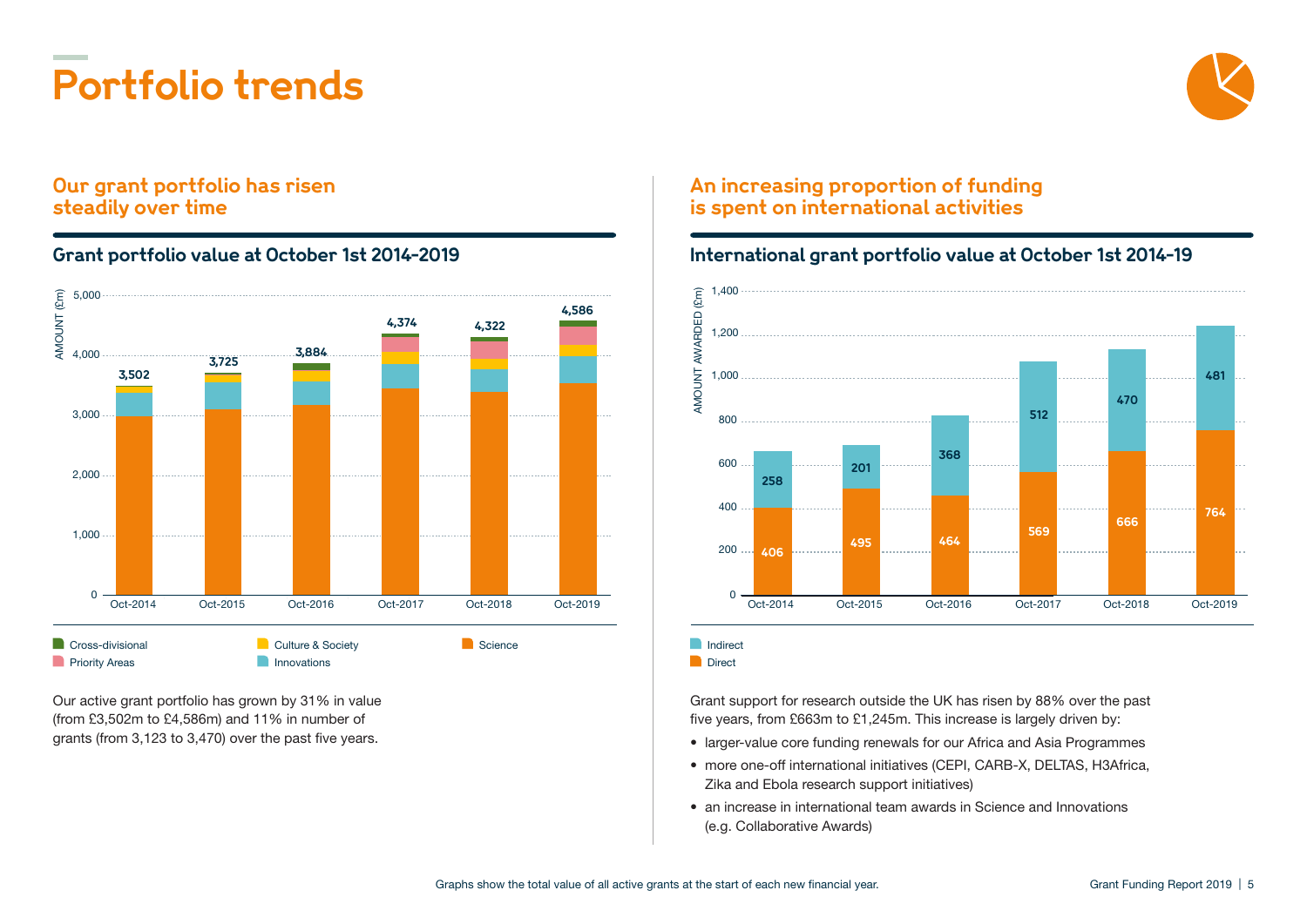## **Funding committed in 2018/19**





This data captures the activities we support through our grants and awards. The figures differ from those in our Annual Report and Financial Statements because they:

• include full commitment values for awards made as Programme Related Investments

- exclude directly funded activities, including Wellcome Collection
- exclude supplements, funds written back and other adjustments.

Full information about our funding each year is in our Annual Report and Financial Statements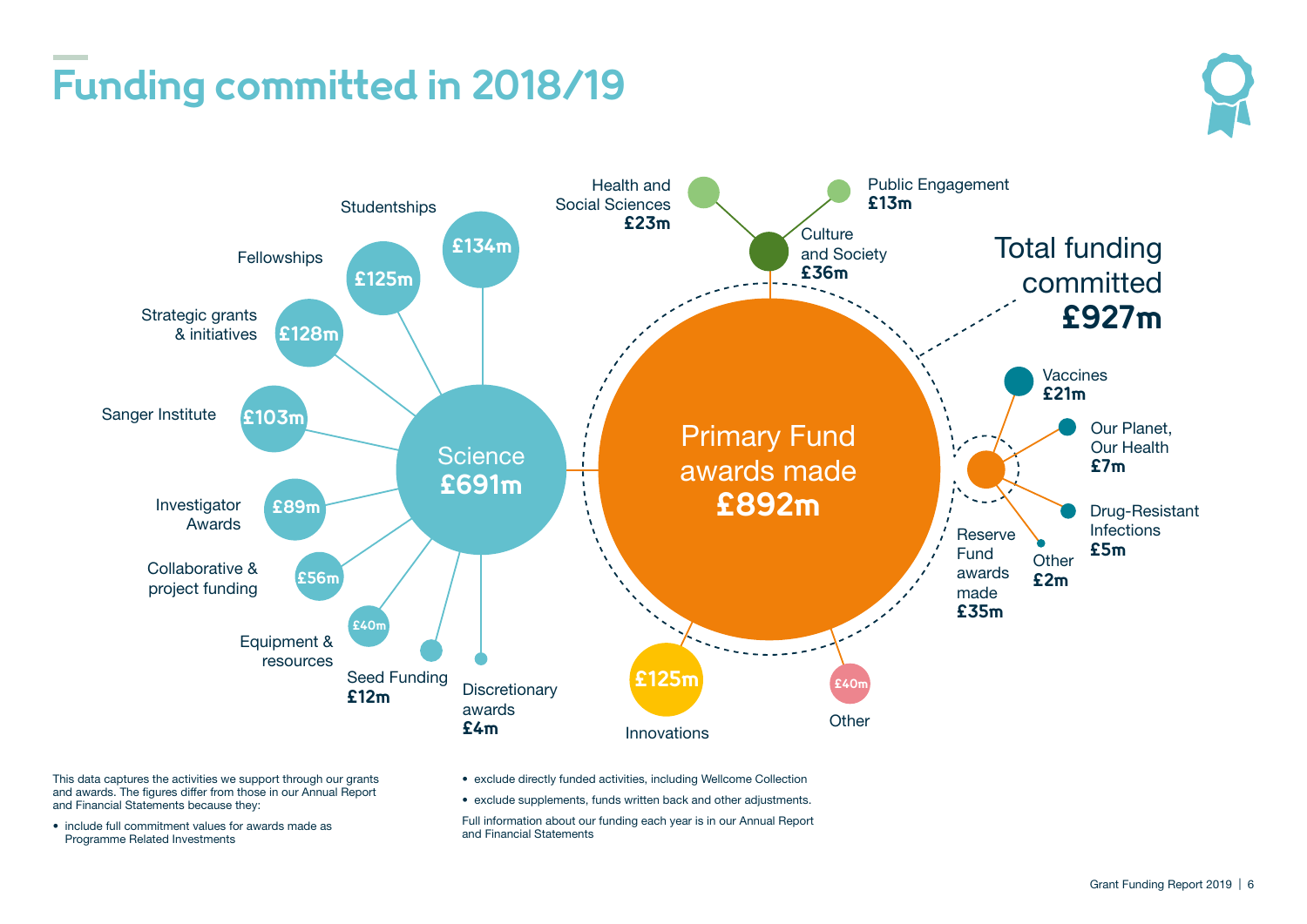## **Funding trends**



### **Funding fluctuates from year to year depending on timing of major commitments**

The total value of funding committed is £286m higher than in 2017/18. In 2018/19, Science funding increased largely due to funding for 5-year PhD programmes, and Innovations funding increased largely to support Flagship awards on psychosis and enteric disease.

Over the past five years our funding has been committed as follows:

- 42% (£1,898m) on **open competitive mode** calls (e.g. Collaborative Awards, Investigator Awards, Fellowships, Seeds, Public Engagement Fund)
- 5% (£227m) on thematic **ring-fenced open mode** funding (e.g. Global Health Trials, Ebola and Zika initiatives, Health Innovation Challenge Fund, Inspiring Science Fund)
- 46% (£2,047m) on long-term **strategic investments** (Sanger Institute, Hilleman Laboratories, Centres, Africa and Asia Programmes, Innovations Flagships and Priorities, India Alliance, Diamond Light Source, Biobank, PhD Programmes, Institutional Strategic Support Fund)
- 7% (£313m) on **priority areas**

### **Funding committed by mechanism**



Strategic investments

Open competitive mode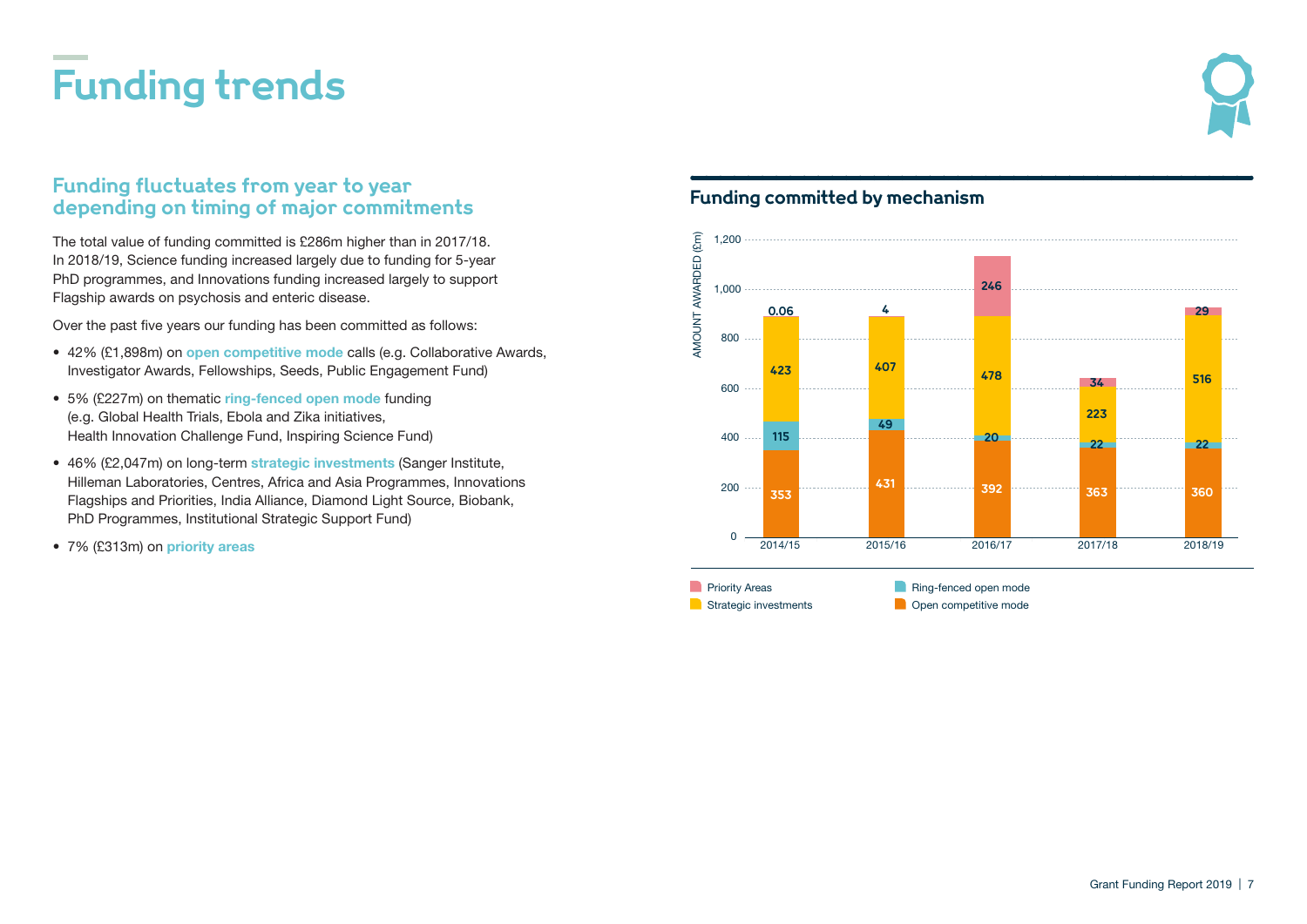## **Funding trends**



### Application numbers rose in 2018/19 but will fall next year  $\parallel$  Award rates have declined over time



### **Application numbers Award rates**

### Now discontinued schemes

### **Current schemes**

- The number of applications has increased by 37% over the past five years. We received 6,745 preliminary and full applications last year and made 1,134 awards.
- 2,620 applications in 2018/19 were for low-value award schemes: Vacation Scholarships, Seed Funding, Humanities & Social Science (HSS) Small Grants, Public Engagement Fund. These schemes are being discontinued from 2019/20 and the activities funded through different mechanisms, and consequently we expect total grant application numbers to fall in 2019/20.



### **All schemes (including those now discontinued Current schemes**

Over the past five years:

- The award rate for applications (including preliminary applications) has fallen from 19% to 12%.
- The award rate for full applications only has also fallen, from 24% to 16%.
- Award rates for Seed Funding, HSS Small Grants and Public Engagement Fund schemes – which are now discontinued – have declined significantly, reducing the overall award rate. Excluding these schemes, and taking into account preliminary applications, the overall award rate in 2018/19 was 15%.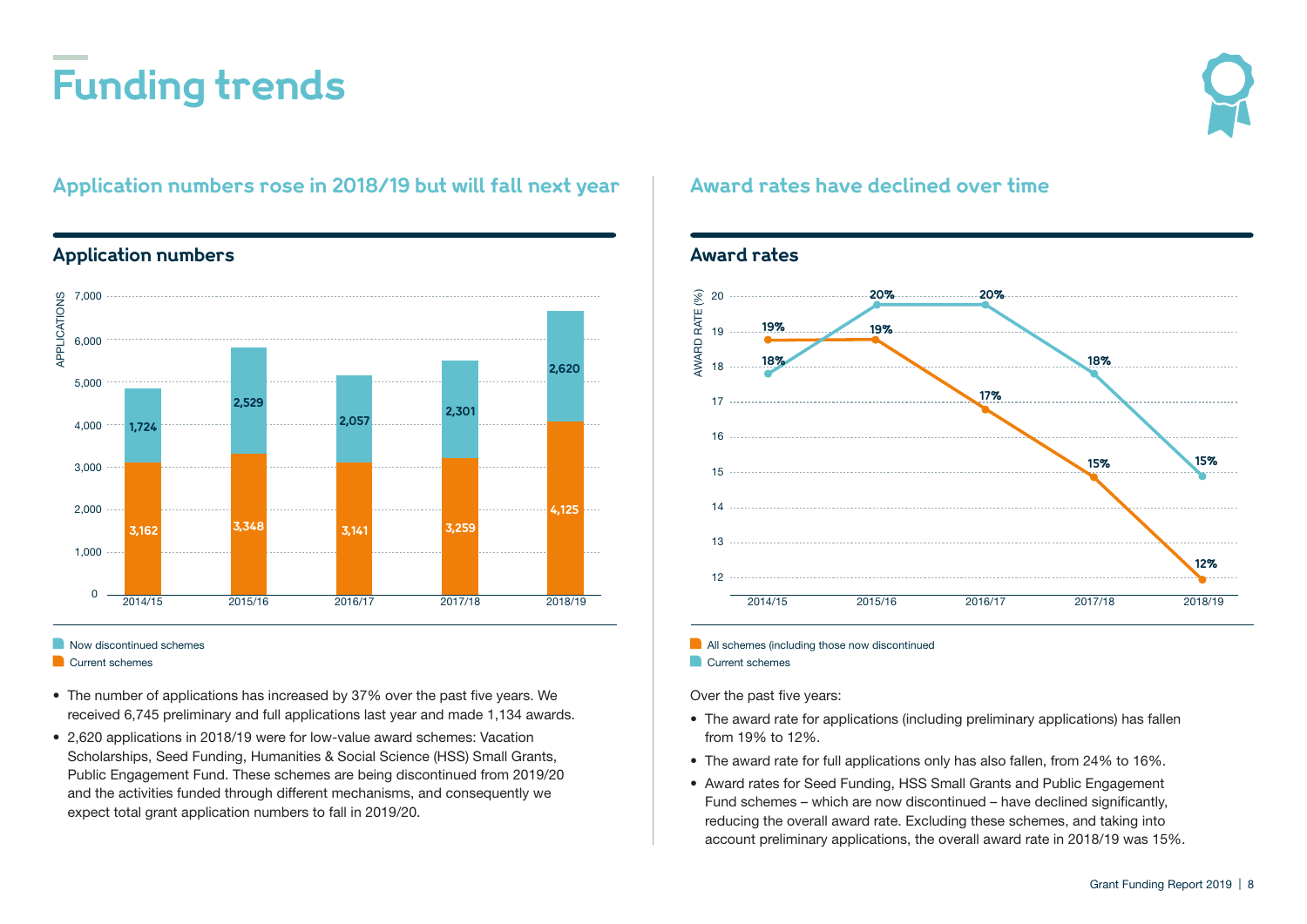**Funding trends**



### **Number and percentage of awards by value**



### **E** £100k or more

Under £100k

Over the past five years:

- The proportion of awards made for less than £100,000 has fallen from 53% in 2014/15 to 39% in 2018/19.
- 67% of awards made for less than £100,000 in 2018/19 were for four schemes which will no longer run in 2019/20 (Vacation Scholarships, Seed Awards, HSS Small Grants, Public Engagement Fund).

### **We fund fewer low-value grants Grant values have risen by 10%**

### **Average award value by scheme**



Over the past five years:

- The average value of Investigator Awards, Senior and Intermediate Fellowships has increased by 10%. Average award values have increased more on Science grants than on HSS grants.
- Costs requested on applications have shown the same trend.
- The average value of Early Career Fellowships has increased by more, as we have increased the set value of awards for non-clinical fellows and changed the way we support early career clinical fellows.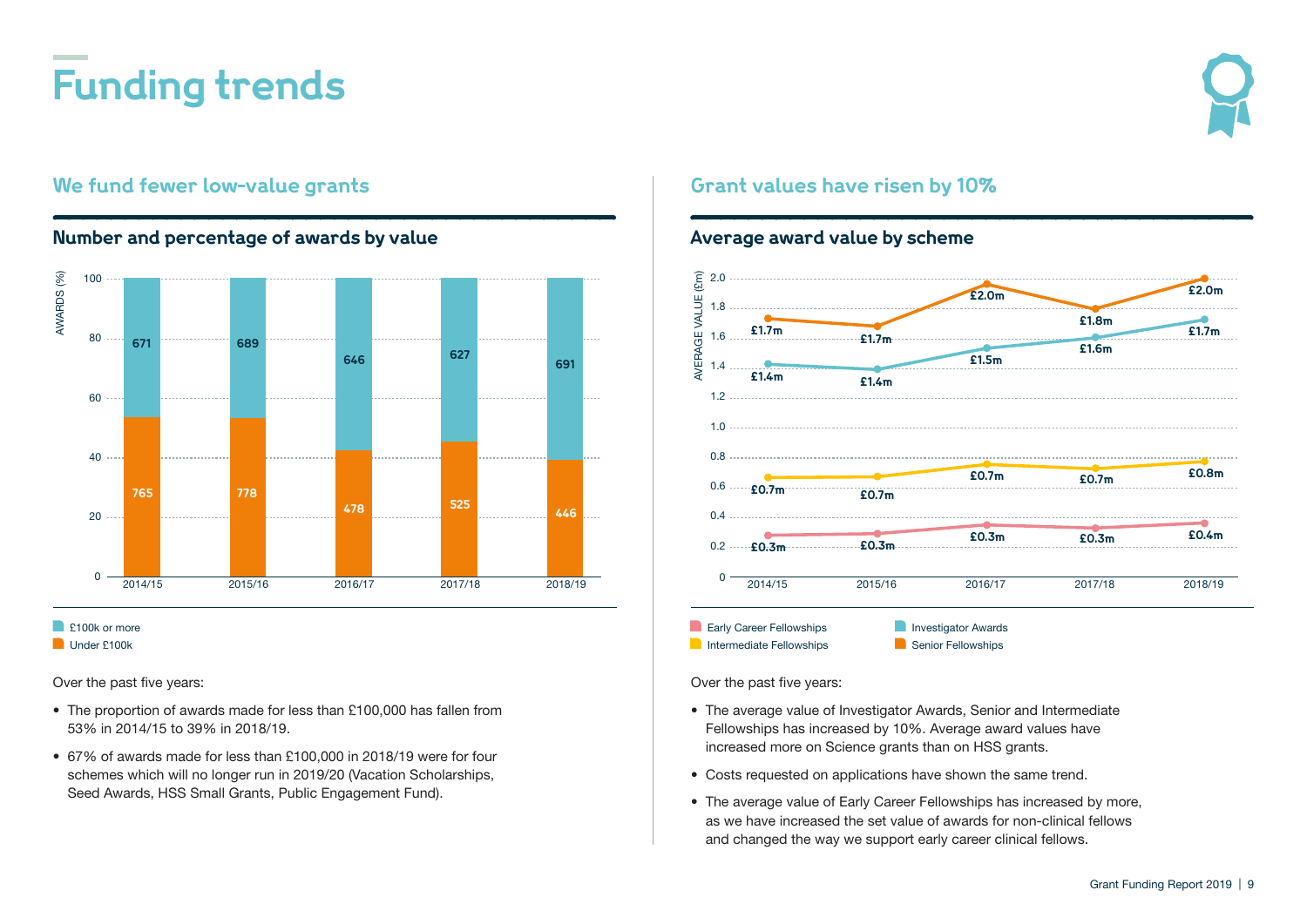## **People we fund**



**The age profile of our awardees has not changed Brexit has not had a major impact on applications**

Over the past five years:

- The age distribution of all awardees has changed very little.
- The vast majority of awardees under 30 years old received PhD Studentships and Vacation Scholarships.
- The mean age of awardees for most schemes has hardly changed year on year (e.g. Investigator Award recipients 49-50, Senior Fellows 43-44, Intermediate Fellows 37-38, Early Career Fellows 32-34).



**Percentage of applicants by nationality**

Over the past five years, 60% of Science applicants, 75% of Culture & Society applicants and 79% of Innovations applicants have been British nationals.

Since the 2016 referendum, for applicants based at UK organisations, the percentage of applications from non-UK EU nationals has:

- remained stable for Studentships (c.20%)
- fallen for Early Career and Intermediate Fellowships (from 40% to 30% and from 30% to 25% respectively)
- risen for Senior Fellowships and Investigator Awards (from 20% to 25%)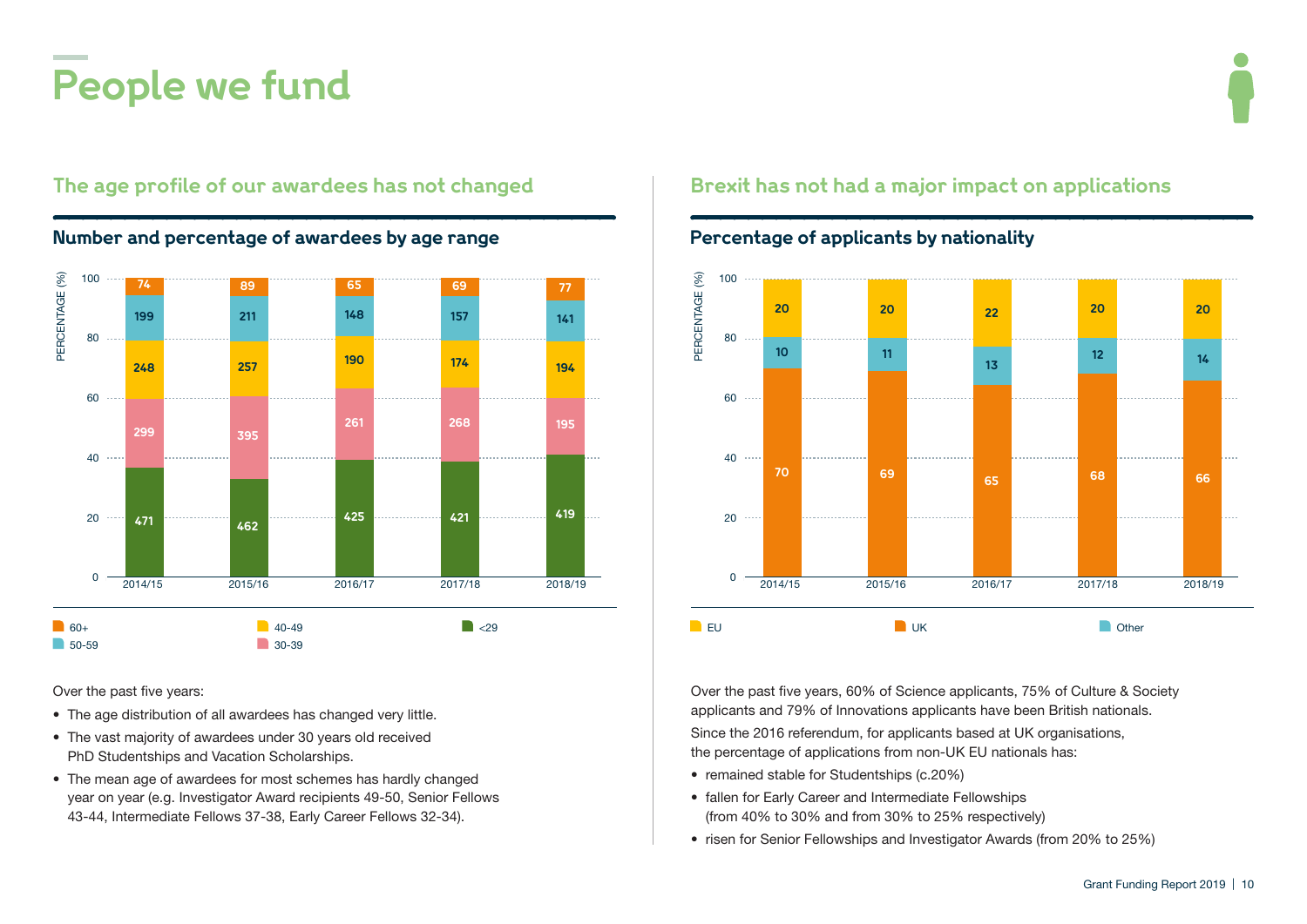## **People we fund**



### **Percentage of awards made by gender Award rate by gender Award rate by gender**

### **Nomen Men**

Over the past five years:

- The proportion of all awards made to women rose from 46% to 51%. Awards in Culture & Society schemes are more likely to be made to women (59%), as are awards on schemes targeted at early and mid career researchers. Awards in Science schemes are less likely to be made to women (38%).
- For Science Collaborative Awards, Investigator Awards and Senior Fellows, the average award value for women was 5% lower than for men.

### The proportion of awards made to women has risen **Award rates for women are slightly higher than for** men



### **Nomen**

**Men** 

Over the past five years:

- The overall award rate for women is 18% and for men 17%. Women have higher award rates in Science, Innovations and Culture & Society.
- For Collaborative Awards, Investigator Awards and Senior Fellowships, 13% of women and 12% of men were successful. For Early Career and Intermediate Fellowships, women and men both had a 9% award rate.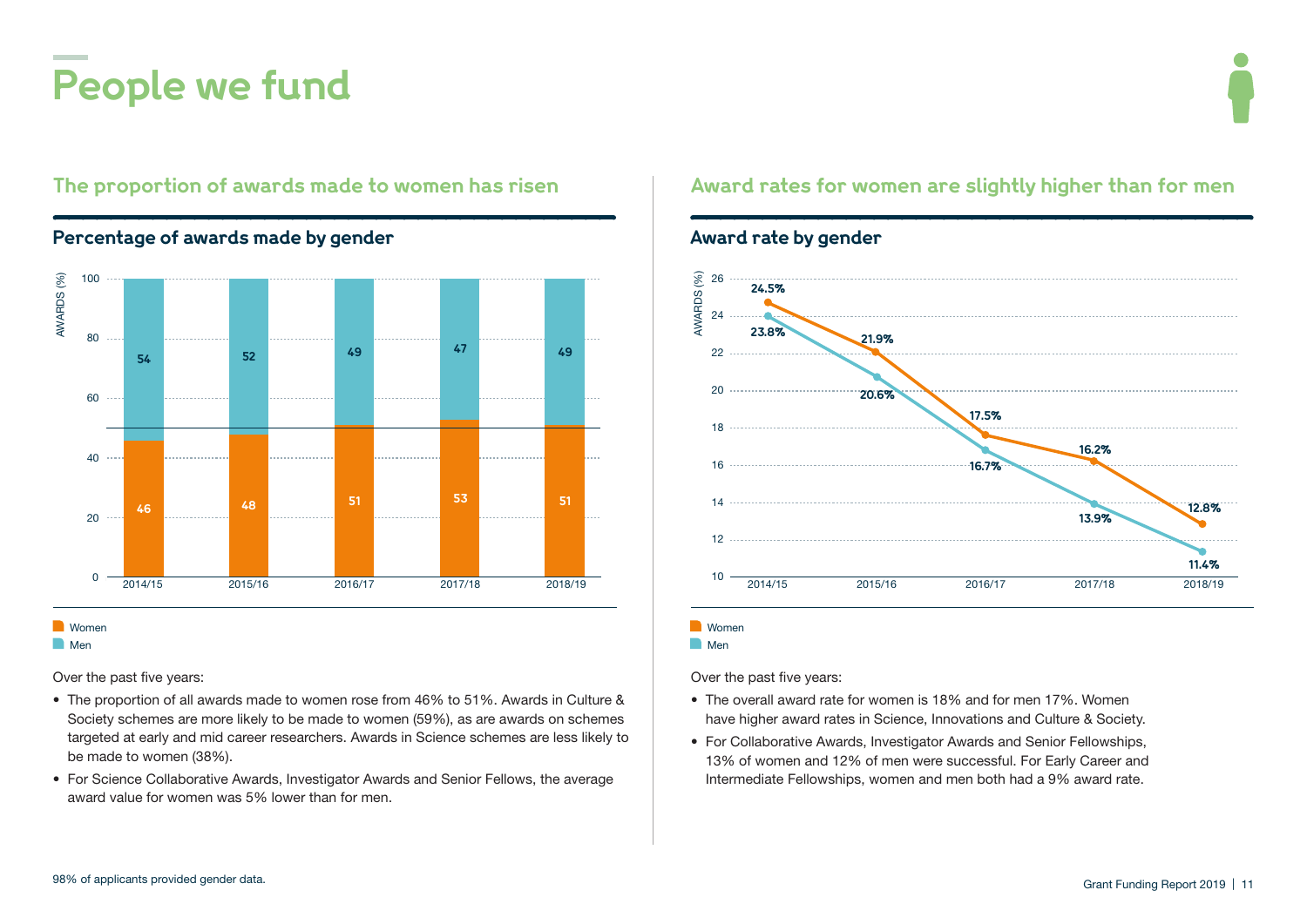**People we fund**

**UK applicant ethnicity reflects society, but award rates differ by ethnicity**



- The ethnic distribution of UK-based applicants is similar to the ethnic composition of the UK (2011 census data).
- Black, Asian and Minority Ethnic (BAME) groups are more likely to apply for studentship and early career support schemes.
- Over the past three years the award rate for UK-based BAME applicants (15%) has been lower than for white applicants (18%). This trend exists for each BAME ethnic group, and when analysing award rates by year, by funding division, and by most schemes.

### **Fewer UK applicants identify as disabled than the population average**

### **Applicant ethnicity 2016/19 Applicant disability status 2016/19**



**Disabled** 

Not disabled

- 2% of UK-based applicants identified themselves as disabled. According to the UK Government family resources survey 2016/17, 19% of working-age adults are disabled.
- Over the past three years the award rate for disabled applicants (13%) has been lower than for non-disabled applicants (15%). But the small number of disabled applicants prevents us from making detailed analysis or statistically significant comparisons.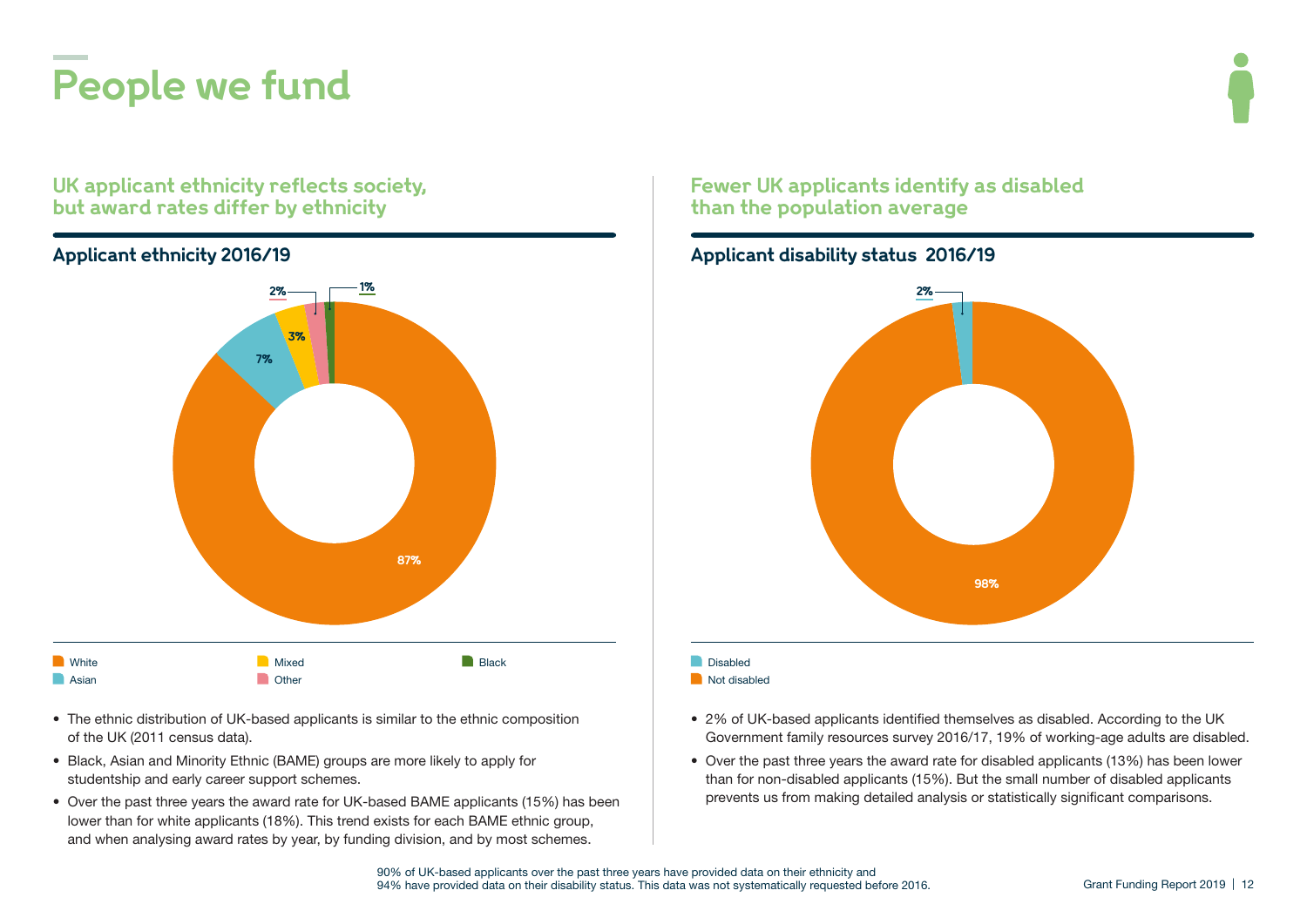## **Places we fund worldwide**



### **Funding by country**



### • 27% of our current grant portfolio (£1,245m) supports research in 91 countries outside the UK.

- 17% (£764m) has been awarded directly to organisations outside the UK (including £86m CEPI, £125m CARB-X, £120m India Alliance, £57m AESA and £45m Hilleman Laboratories).
- 10% (£481m) has been awarded indirectly through UK institutions for research carried out in other countries (including £156m to the Africa and Asia Programmes in Thailand, Vietnam, Kenya, Malawi and South Africa).

Over £50m **210m-£50m**   $E1m-E10m$ Up to £1m No awards made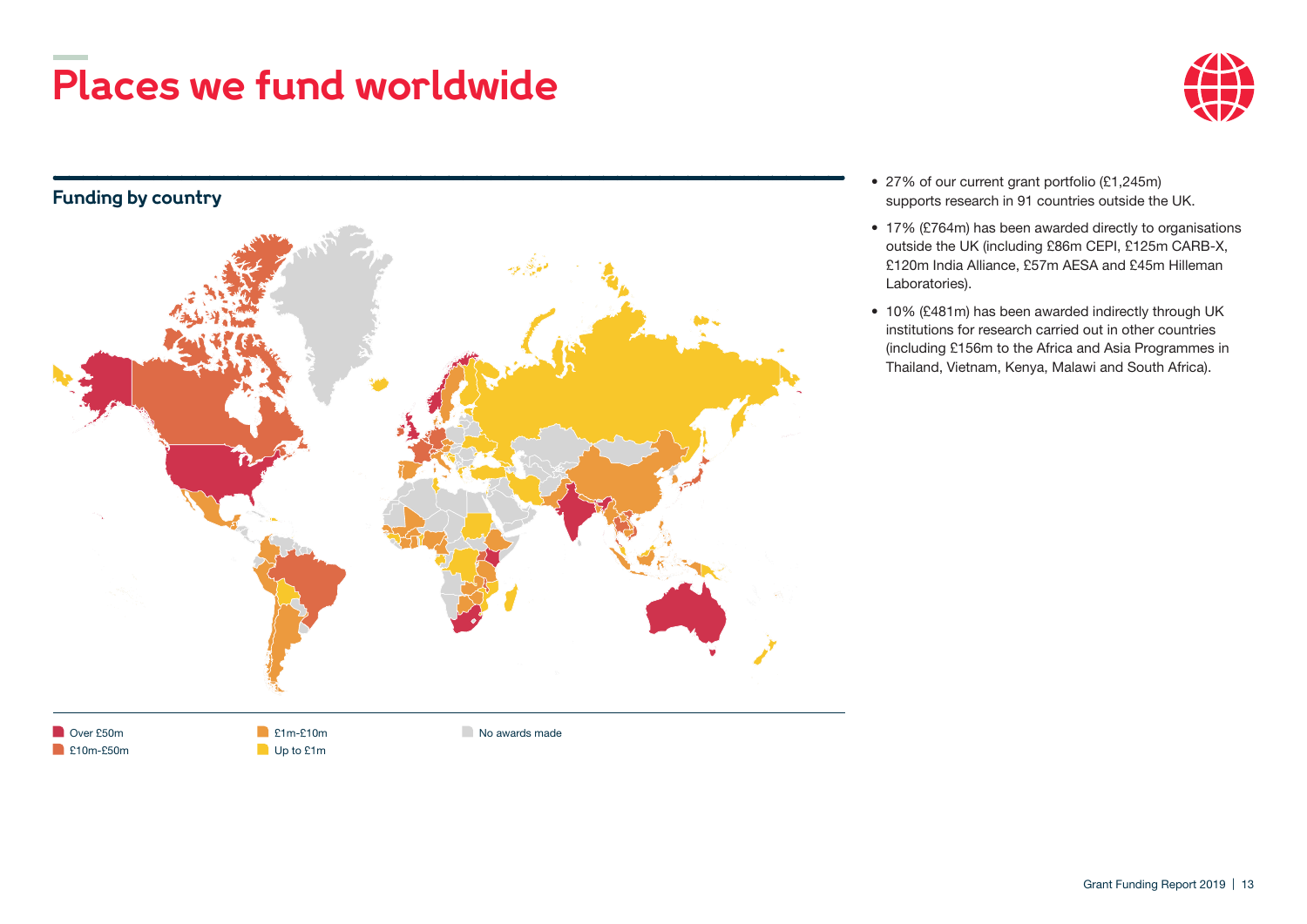## **Places we fund worldwide**



### **UK organisations holding more than £10m in grant funding 83% of our grant portfolio is held**

**C** London School of Hygiene

Queen Mary University of London –  $E31m$ 

**Birkbeck University of London** 

**Institute of Cancer Research** 

– £76m

– £22m

 $-$  £18m



### **London organisation funding**

- **University College London** – £370m
- **Imperial College London** – £182m
- King's College London  $-$  £156 $m$
- **The Francis Crick Institute**  $f17m$



## **by UK organisations, and UK funding is concentrated in a few places UK funding by location UK funding by organisation**

- 41% of our grant portfolio is held by 4 organisations: University of Oxford, Sanger Institute, University of Cambridge, University College London.
- The top 10 funded UK organisations hold 74% of our UK funding in Science, and 48% in Culture & Society.
- Several UK Universities including Oxford, Cambridge, UCL, Dundee, Birkbeck, Liverpool School of Tropical Medicine, and London School of Hygiene & Tropical Medicine – receive at least 15% of their total research grant income from Wellcome.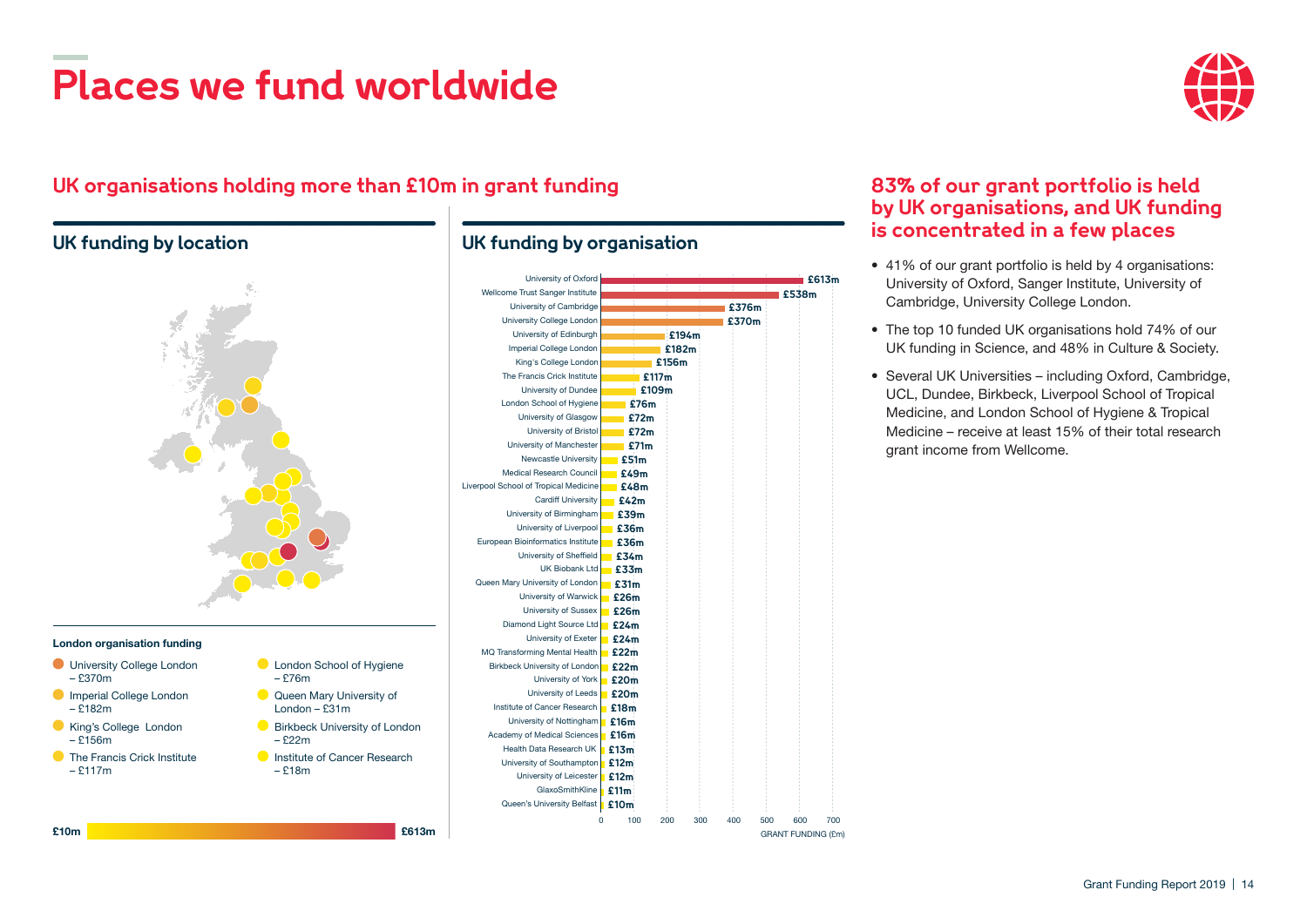## **Advisory committees and peer review**

### **Women's representation on our committees has increased by 50%**



- We currently have 437 members of 39 advisory committees.
- 45% of committee members are women (up from 29% in 2014), 11% are BAME (up from 9% in 2014), and 1% of members who disclosed their status identify as disabled (no change).
- The average age of a committee member is 52 (down from 55 in 2014),
- 71% of committee members are based in the UK (no change from 2014).
- We have recently agreed targets for gender, age, ethnicity, disability and geographical location – to continue increasing the diversity of our committee members.

### **Peer review requests are falling**



Over the past five years, the number of peer review requests has fallen because:

- For many schemes, we now use our Expert Review Groups to shortlist applications before seeking written external peer review.
- Written external peer review is no longer used for several small-value, high-volume schemes.
- 40% of peer review requests are sent to North American reviewers, 32% to UK reviewers, 19% to European reviewers and 9% elsewhere.
- We get the highest response rate from UK reviewers (59%) and the lowest from North American reviewers (35%).